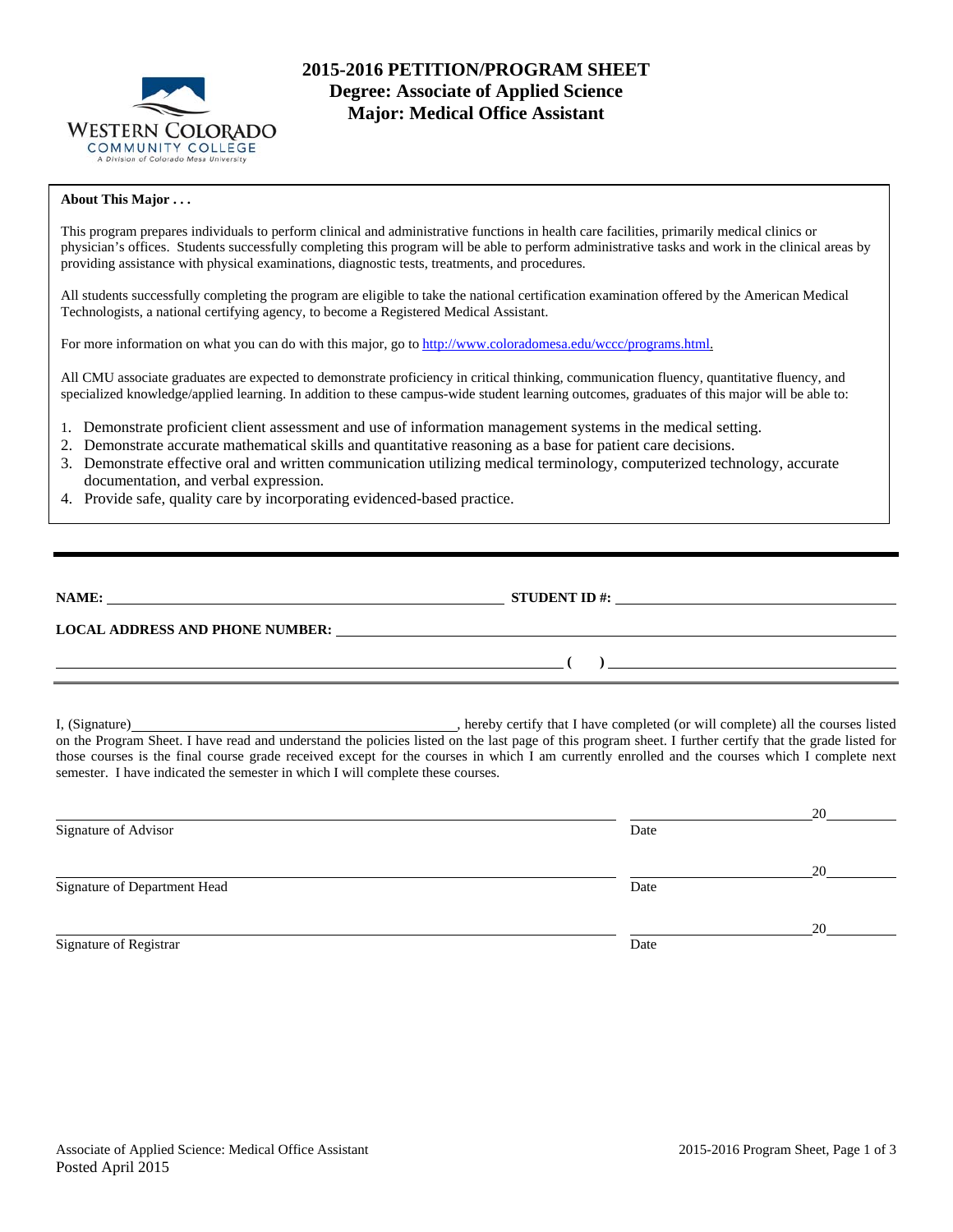### **DEGREE REQUIREMENTS:**

- Minimum of 60 hours total (A minimum of 16 taken at CMU in no fewer than two semesters)
- 2.00 cumulative GPA or higher in all CMU coursework
- A grade of "C" or higher must be achieved in coursework toward major content area.
- Pre-collegiate courses (usually numbered below 100) cannot be used for graduation.
- Program sheets are for advising purposes only. Because a program may have requirements specific to the degree, check with your advisor for additional guidelines, including prerequisites, grade point averages, grades, exit examinations, and other expectations. It is the student's responsibility to be aware of, and follow, all guidelines for the degree being pursued. Any exceptions or substitutions must be approved by the faculty advisor and/or Department Head. Courses related to teacher licensure must also be approved by the Teacher Education Dept.
- When filling out the program sheet a course can be used only once.
- See the "Undergraduate Graduation Requirements" in the catalog for additional graduation information.

**ESSENTIAL LEARNING REQUIREMENTS** (Minimum 15 semester hours) See the current catalog for a list of courses that fulfill the requirements below. If a course is on the Essential Learning list of options and a requirement for your major, you must use it to fulfill the major requirement and make a different selection within the Essential Learning requirement. The Essential Learning capstone course and corequisite Essential Speech course (required for bachelor's degrees) cannot be used as options for the below requirements.

| Course No Title                                                                | Sem.hrs Grade Term |  |
|--------------------------------------------------------------------------------|--------------------|--|
| <b>Communication</b> (6 semester hours)<br><b>ENGL 111 English Composition</b> | 3                  |  |
| and<br><b>ENGL 112 or SPCH 102</b>                                             | 3                  |  |

**Mathematics** MATH 107 or higher (Minimum 3 semester hours) MATH 107 \_\_\_\_\_\_\_\_\_\_\_\_\_\_\_\_\_\_\_\_\_\_\_\_ 3 \_\_\_\_\_ \_\_\_\_\_\_\_\_

+Choose from HSCI 101

Course No Title Sem.hrs Grade Term

**Social Sciences, Natural Science, Fine Arts, or Humanities**  (Minimum 6 semester hours)

|        | <b>WELLNESS REQUIREMENT</b> (2 semester hours) |  |  |
|--------|------------------------------------------------|--|--|
|        | KINE 100 Health and Wellness                   |  |  |
| KINA 1 |                                                |  |  |

# **ASSOCIATE OF APPLIED SCIENCE: COURSE**

### **REQUIREMENTS**  (43 semester hours)

|                          |                                    | Sem        |       |      |
|--------------------------|------------------------------------|------------|-------|------|
| N <sub>0</sub><br>Course | Title                              | <b>Hrs</b> | Grade | Term |
|                          |                                    |            |       |      |
| OFAD 118                 | Intro PC Applications              | 3          |       |      |
| OFAD 147                 | <b>Medical Terminology</b>         | 4          |       |      |
| OFAD <sub>249</sub>      | <b>Medical Office Procedures</b>   | 3          |       |      |
| <b>MOAP 111</b>          | Intro Medical Assisting            | 3          |       |      |
| <b>MOAP 133</b>          | <b>Basic Medical Science I</b>     | 4          |       |      |
| <b>MOAP 135</b>          | Basic Medical Science II           | 4          |       |      |
| <b>MOAP 136</b>          | Intro to Clinical Skills           | 2          |       |      |
| <b>MOAP 138</b>          | Med Assist Lab Skills              | 4          |       |      |
| <b>MOAP 140</b>          | Med Assist Clinical Skills         | 4          |       |      |
| <b>MOAP 150</b>          | Pharmacology for Med               | 3          |       |      |
|                          | Assist                             |            |       |      |
| <b>MOAP 183</b>          | Medical Assist Internship          | 5          |       |      |
| <b>MOAP 189</b>          | <b>Review for National Exam</b>    |            |       |      |
| SPCH 101                 | <b>Interpersonal Communication</b> | 3          |       |      |